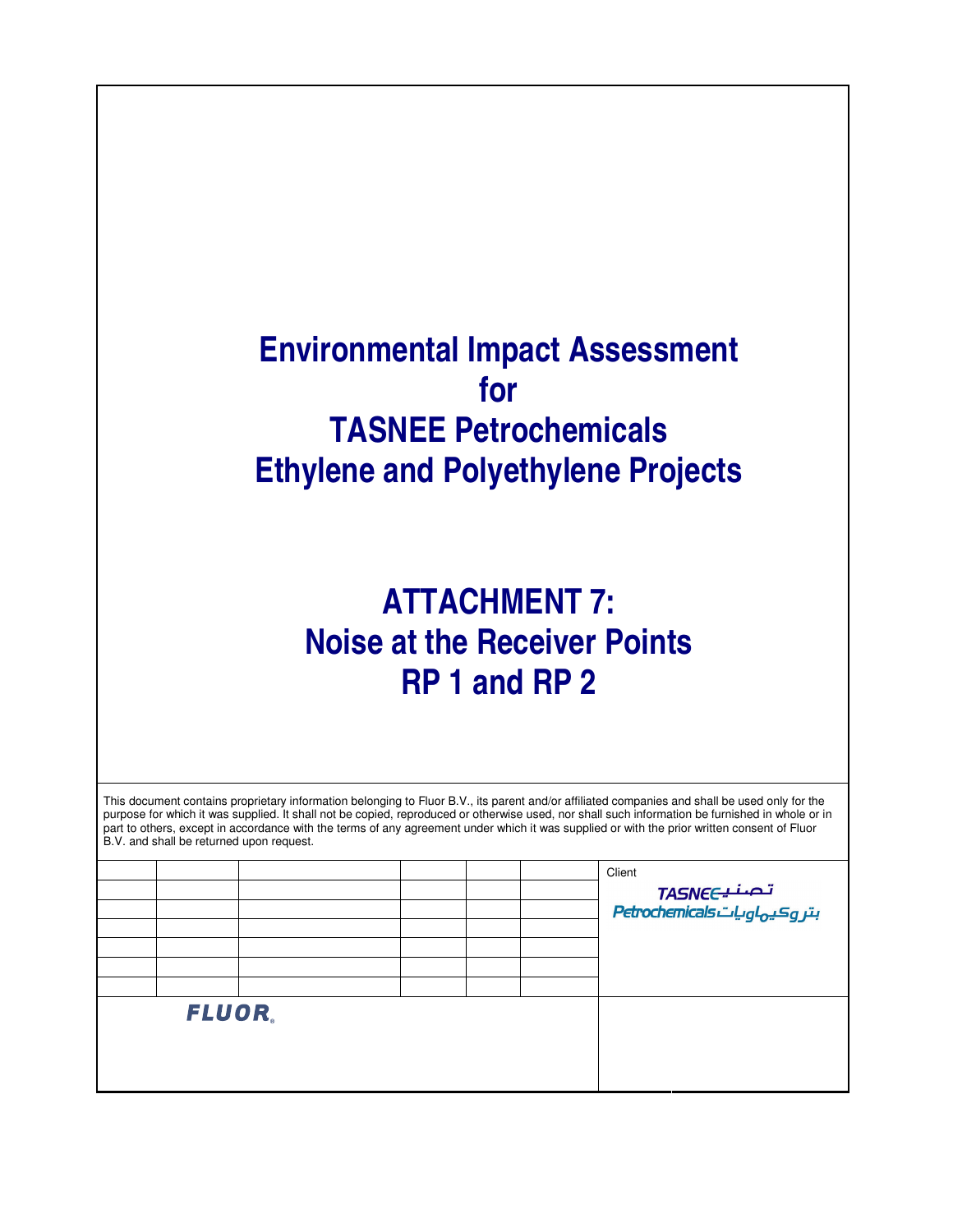$Q$ <sub>RP1</sub> Continuous Level  $dB(A)$  $>-.35$  $>35-40$  $>40-45$  $>45 - 50$  $>50 - 55$  $>55 - 60$ 10loke  $>60-65$ <br> $>65-70$  $570 - 75$ <br> $575 - 80$ <u>\$tream</u>  $>00-1.$ 

The detailed noise impact of the Tasnee Ethylene and Polyethylene Projects for the receiver points RP 1 and RP 2 is summarized below:

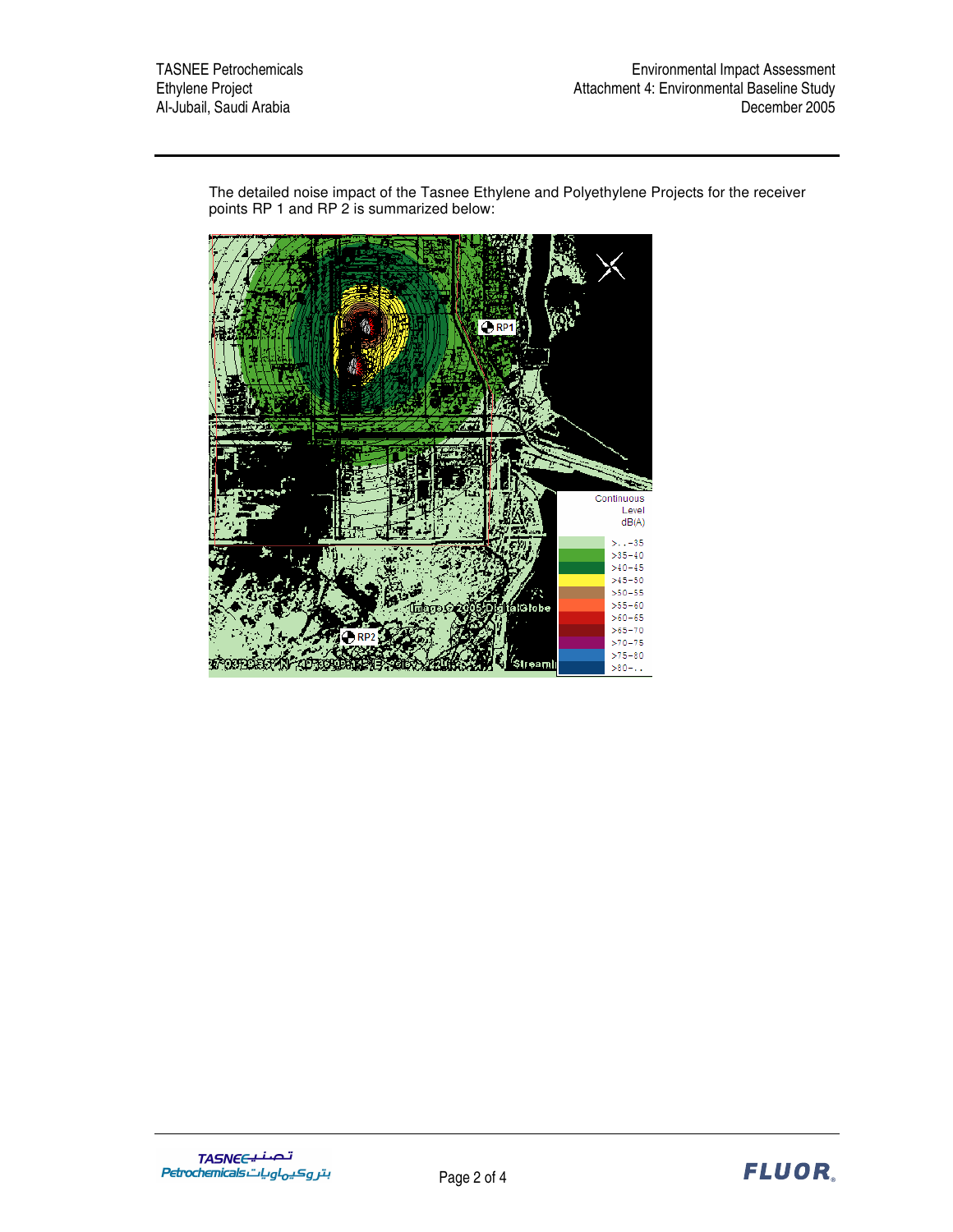Al-Jubail, Saudi Arabia

reception point: RP1  $X = 10325,09$  $Y = 6021,20$  $Z = 1,50$ Variant: Variant 0 **Continuous** Element Label L r,i  $/dB(A)$ FLQi005 Cooling Tower /DACH 30.5 FLQi008 3pk-3103 30 FLQi011 3pk-4403 30 EZQi001 Others Ethylene 28 FLQi013 EA-2812 27.9 FLQi012 3pk-5003 26.8 FLQi015 Opening 2 22.9 EZQi018 3K-3101 18.7 EZQi014 6k1202-M1 Hyper comp 17.9 EZQi020 3K-4401 15.9 EZQi019 3K-5001 15.7 EZQi021 HDPE plant 15.7 EZQi017 other sources LDPE 15.3 EZQi015 6 EX 1701 13.8 FLQi014 Opening 1 5.6 Total 37.3